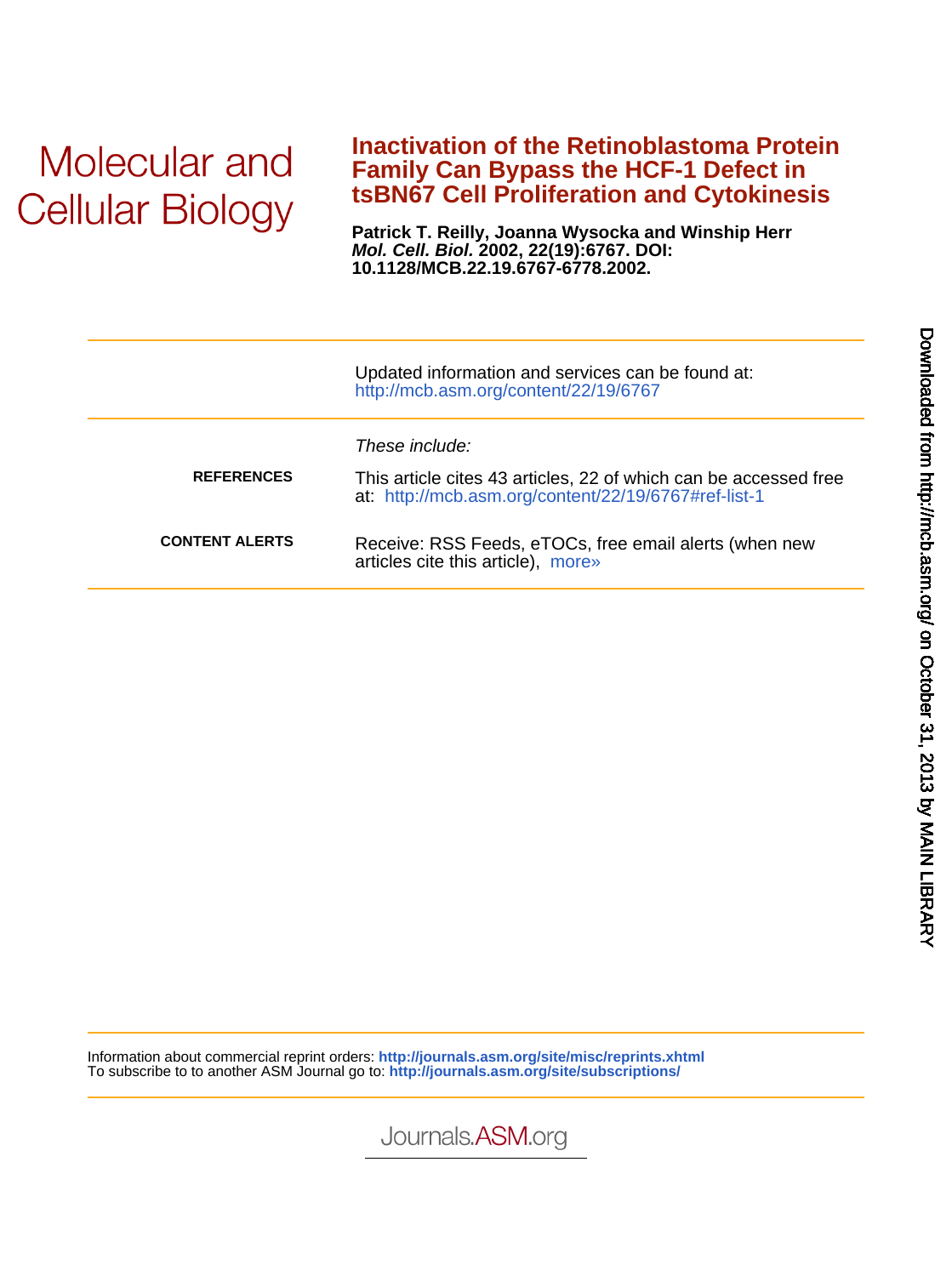## Inactivation of the Retinoblastoma Protein Family Can Bypass the HCF-1 Defect in tsBN67 Cell Proliferation and Cytokinesis

Patrick T. Reilly,<sup>1,2</sup>† Joanna Wysocka,<sup>1</sup> and Winship Herr<sup>1\*</sup>

*Cold Spring Harbor Laboratory, Cold Spring Harbor, New York 11724,*<sup>1</sup> *and Program in Molecular and Cellular Biology, State University of New York at Stony Brook, Stony Brook, New York 11794*<sup>2</sup>

Received 14 May 2002/Returned for modification 6 June 2002/Accepted 3 July 2002

**Owing to a single missense mutation in the cell proliferation factor HCF-1, the temperature-sensitive tsBN67 hamster cell line arrests proliferation at nonpermissive temperatures, primarily in a G<sub>0</sub>/G<sub>1</sub> state, and displays temperature-sensitive cytokinesis defects. The HCF-1 mutation in tsBN67 cells also causes a temperaturesensitive dissociation of HCF-1 from chromatin prior to cell proliferation arrest, suggesting that HCF-1– chromatin association is important for mammalian-cell proliferation. Here, we report that the simian virus 40 (SV40) early region, in particular, large T antigen (Tag), and the adenovirus oncoprotein E1A can rescue the tsBN67 cell proliferation defect at nonpermissive temperatures. The SV40 early region rescues the tsBN67 cell proliferation defect without restoring the HCF-1–chromatin association, indicating that these oncoproteins bypass a requirement for HCF-1 function. The SV40 early region also rescues the tsBN67 cytokinesis defect, suggesting that the roles of HCF-1 in cell proliferation and proper cytokinesis are intimately linked. The ability of SV40 Tag and adenovirus E1A to inactivate members of the pRb protein family—pRb, p107, and p130—is important for the bypass of HCF-1 function. These results suggest that HCF-1 regulates mammalian-cell proliferation and cytokinesis, at least in part, by either directly or indirectly opposing pRb family member function.**

Viruses maintain intimate interactions with the infected host cell to ensure productive virus infection. In some instances, these interactions result in the remodeling of the host cell to create a better environment for viral replication. For example, the DNA tumor viruses, such as simian virus 40 (SV40) and adenovirus, commonly induce cell cycle progression, specifically S phase, to support viral-DNA synthesis (20, 36). To accomplish such goals, these viruses inactivate or modify specific cell cycle regulators. Thus, the early gene products of both SV40 and adenovirus are oncoproteins that inactivate the cell cycle regulators pRb and p53 through direct protein-protein association.

In contrast to the smaller DNA tumor viruses, other viruses such as herpes simplex virus (HSV) do not need to remodel the infected cell in this way to support viral-DNA synthesis. HSV, instead, maintains intimate interactions with the infected host cell to select between two modes of infection: lytic and latent. A key regulator of the lytic pathway is viral immediate-early (IE) gene expression (13, 38). IE gene expression is controlled in part by the VP16-induced complex, a multiprotein-DNA complex that forms on HSV IE gene promoters and consists of the viral protein VP16, the cellular transcription activator Oct-1, and the cell proliferation factor HCF-1 (for host cell factor; reviewed in references 9 and 23).

HCF-1 (also known as HCF, C1, VCAF, and CFF) is a

broadly expressed, abundant, chromatin-bound protein (15, 39, 40, 43). In proliferating cells in culture, the majority of HCF-1 exists as a heterodimeric complex of amino-terminal  $(HCF-1<sub>N</sub>)$ and carboxy-terminal subunits derived from the proteolytic processing of a precursor HCF-1 polypeptide (15, 39, 41). HCF-1 interaction with VP16 occurs through a  $\beta$ -propeller domain that resides within the first 380 amino acids of the HCF-1<sub>N</sub> subunit (10, 16, 42). This VP16 interaction domain is also necessary and sufficient for HCF-1 association with chromatin (43), indicating that VP16 targets an important domain of HCF-1 to stimulate HSV lytic infection.

HCF-1 was first shown to be a cell proliferation factor through the characterization of the tsBN67 cell line (8), a temperature-sensitive derivative of BHK-21 hamster cells (22). This cell line undergoes a reversible and stable cell proliferation arrest after 36 to 48 h at the nonpermissive temperature of 40°C. The gene expression profile of arrested tsBN67 cells suggests a  $G_0/G_1$  arrest (8, 26). Consistent with a  $G_0/G_1$  arrest, the pRb protein is in its active  $G_0/G_1$  hypophosphorylated state in arrested cells (26). Unlike  $G_0/G_1$  cells, however, a subset of the arrested tsBN67 cells contains two or more nuclei, suggesting a defect in cytokinesis upon exit from mitosis (26).

The temperature-induced proliferation and cytokinesis defects of tsBN67 cells are due to a single missense mutation (P134S) in the HCF-1 VP16 interaction domain, which also disrupts VP16 binding to HCF-1, consistent with VP16 targeting a cell proliferation activity (8, 43). With an asynchronous tsBN67 cell population, HCF-1 dissociates from chromatin after the cells are allowed to proliferate for 12 to 18 h at a nonpermissive temperature, well before the arrest occurs, suggesting that the loss of HCF-1–chromatin association is a pri-

Corresponding author. Mailing address: Cold Spring Harbor Laboratory, P. O. Box 100, Cold Spring Harbor, NY 11724. Phone: (516) 367-8401. Fax: (516) 367-8454. E-mail: herr@cshl.edu.

<sup>†</sup> Present address: Ontario Cancer Institute, Toronto, Ontario, Canada M5G 2C1.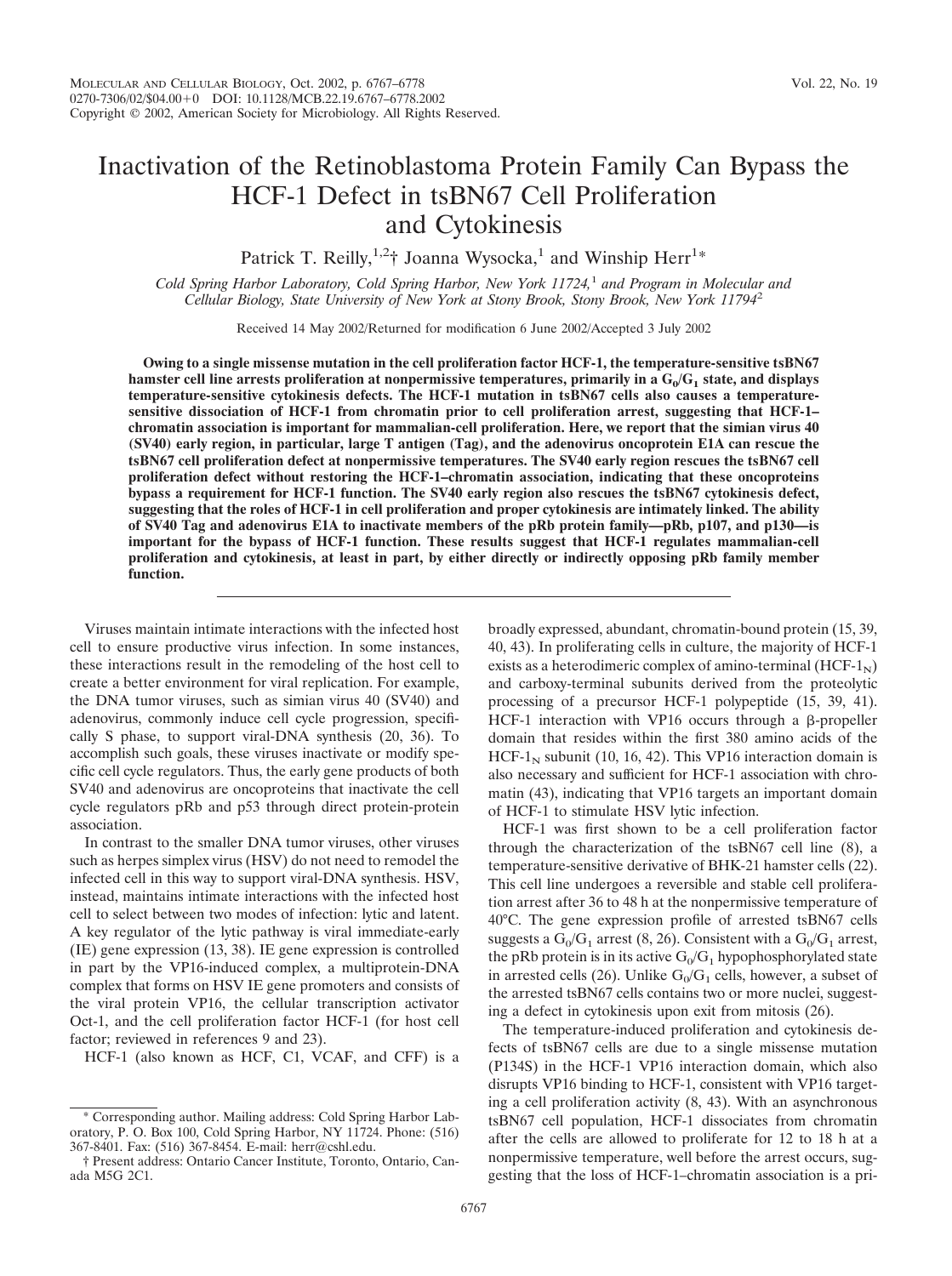mary cause of the cell proliferation defect in tsBN67 cells (43). The requirement for HCF-1 association with chromatin can be bypassed, however, because spontaneous proliferation revertants of tsBN67 cells (called tsBN67*rev* cells) can proliferate in the absence of HCF-1–chromatin association (26). These tsBN67 cells also display fewer cytokinesis defects, suggesting that the roles of HCF-1 in proliferation and cytokinesis are related (26).

The dispensability of an HCF-1 activity in the tsBN67*rev* cells suggests that HCF-1 plays a regulatory role in cell cycle progression that can be compensated for by other genes. To identify specific genes that are able to rescue the HCF-1 defect in tsBN67 cells, we have asked whether oncogenes that promote cell proliferation, such as the DNA tumor virus early genes, can overcome the temperature-sensitive HCF-1 defect in tsBN67 cell proliferation and cytokinesis. We have found that, indeed, SV40 and adenovirus early-gene products can rescue long-term tsBN67 cell proliferation and cytokinesis defects at nonpermissive temperatures in the absence of HCF-1–chromatin association. The ability of the SV40 large T antigen (Tag) and adenovirus E1A oncoproteins to inactivate members of the pRb protein family—pRb, p107, and p130—is critical for their rescue of tsBN67 cells.

#### **MATERIALS AND METHODS**

**Cell culture.** All cells were maintained in Dulbecco's modified Eagle's medium with 10% fetal bovine serum under 7.5%  $CO<sub>2</sub>$ . Unless otherwise noted, transfected tsBN67 cells and derivatives were selected with 4 or 2  $\mu$ g of puromycin (Sigma) per ml at 33.5 or 40°C, respectively. The tsBN67 cells used in these studies were of the tsBN67 $_{\text{HR1}}$  subclone (26).

**Plasmids and coding sequences.** The expression vector used in these analyses, pBABEpuroXBC, is described elsewhere (26). Sequences of potential rescue genes, from the second codon to the stop codon, were cloned into pBABEpuroXBC between the *Spe*I and *Bam*HI sites. All sequences were amplified by PCR to engineer appropriate restriction sites. The genomic sequence containing the SV40 early-region genes was cloned into pBABEpuroXBC as a 2.4-kb PCR fragment to give pBABEpuroXBC-*SV40e*, which extends from the second codon to the stop codon of Tag. The same primers were used to amplify the wild-type and mutant Tag cDNAs. The Tag cDNA mutants used were 5110 (34), 3213 (31), and 5031 (24), which are mutated in the J domain, pRb-binding motif, and p53-binding region, respectively. The adenovirus E1A 12S mutants used were the  $\Delta$ 2-36 and the  $\Delta$ 120-140 mutants (11). The yellow fluorescent protein (YFP) expression vector, pEYFP, is described elsewhere (2).

**Colony formation assay.** To assay colony formation,  $10<sup>5</sup>$  cells were seeded onto 10-cm-diameter plates at  $33.5^{\circ}$ C. The next day, cells were transfected by  $CaPO<sub>4</sub>$ coprecipitation. Briefly, plasmids were mixed to a final concentration of 80 ng/ $\mu$ l, with pUC119 as the carrier, in a  $260$ - $\mu$ l solution of 10 mM Tris·HCl-0.1 mM EDTA. This DNA solution was then mixed with 260  $\mu$ l of 500 mM CaCl<sub>2</sub>–0.1 mM EDTA-1 mM Tris·HCl, pH 7.2, and combined dropwise into 520  $\mu$ l of 280 mM NaCl-1.5 mM NaP0<sub>4</sub>-50 mM HEPES·NaOH, pH 7.1. The samples were left to precipitate for 20 min at room temperature, after which 1 ml was added per plate of cells. After 20 h, the medium was removed and the precipitate was rinsed off with 2 mM EGTA in phosphate-buffered saline (PBS). Twenty-four hours after removal of the precipitate, cells from each plate were trypsinized and resuspended in 10 ml of medium. Equal fractions representing 10 to 25% of each suspension were then used to seed a series of 6-cm-diameter plates and maintained under selection conditions for 10 days at 33.5°C or for 14 days at 40°C. Plates were fixed with 4% formaldehyde in PBS, and colonies were visualized by staining with 0.01% crystal violet.

**S-phase assay.** tsBN67 cells were seeded onto glass coverslips on 3-cm-diameter plates at  $10^4$  cells per plate. The next day, cells were transfected by  $CaPO<sub>4</sub>$ coprecipitation (see above) with 40 ng of pEYFP and 10  $\mu$ g of the appropriate pBABEpuroXBC expression vector. Immediately after removal of the precipitate, plates were transferred to 40°C and maintained for 72 h, at which time the medium was changed to medium containing  $100 \mu g$  of bromodeoxyuridine (BrdU) (Sigma) per ml and returned to 40°C for 20 min. Detection of BrdU incorporation was by a modification of protocols described in the work of Spector

et al. (30). Briefly, cells were fixed for 15 min at 20°C with a 2% solution of paraformaldehyde in PBS, permeabilized on ice for 5 min with 0.1% Triton X-100 in PBS, and blocked with 2% bovine serum albumin (BSA; Sigma) in PBS–0.1% Tween 20 (PBS-T). BrdU was then immunologically labeled with concurrent nuclease digestion and antibody incubation in a solution of PBS-T,  $0.5\%$  BSA, 2.5 mM MgCl<sub>2</sub>, 100 U of DNase I per ml, and a 1:50 dilution of anti-BrdU antibodies (Pharmingen) for 1 h at 37°C. After washes with PBS-T, the anti-BrdU antibody was detected by probing with a 1:100 dilution of Texas Red-conjugated anti-mouse immunoglobulin G (Amersham) in PBS-T–0.5% BSA for 1 h at 20°C. Slides were subsequently maintained at  $-70^{\circ}$ C until fluorescence visualization. A minimum of 200 YFP-positive cells was counted for each sample.

**Growth curves.** Cell lines were seeded onto 6-cm-diameter plates at  $2 \times 10^4$ cells per plate and maintained at 33.5°C for 48 h. Growth curve analysis was subsequently initiated with the addition of fresh medium and transfer of half the plates to 40°C. At the given times, adherent cells were trypsinized and counted. For comparison between antibiotic-resistant and antibiotic-sensitive cell lines, medium was not supplemented with puromycin.

**Immunoblotting.** Lysates from transfected tsBN67 cells were prepared after 2 days growth at 40°C. Lysates of untransfected cells were prepared after the given time at 40°C. Proteins were resolved by sodium dodecyl sulfate-polyacrylamide gel electrophoresis and transferred to nitrocellulose membranes by semidry transfer. Membranes were probed with monoclonal antibody PAB419 (4) for Tag expression with anti-HCF-1 N18 peptide antiserum (8) or with monoclonal antibodies against cyclin A (Sigma) or PCNA (Transduction Labs). Protein levels were then detected after probing with secondary horseradish peroxidase-conjugated–anti-immunoglobulin G antiserum (New England Biolabs).

**Quantification of cell nucleation.** Trypsinized cell suspensions were seeded onto 10-cm-diameter plates at a 1:1,000 dilution from confluent plates. Plates were maintained at 33.5°C for 1 day and then transferred to 40°C for 48 h. Plates were subsequently fixed with 4% formaldehyde in PBS and examined with an inverted phase-contrast microscope at a  $\times$ 200 magnification. In each sample, cells whose nucleation status was not clearly discernible were eliminated from analysis. More than 200 cells were counted for each sample.

**Chromatin enrichment fractionation.** Small-scale biochemical fractionation was performed as described previously (19, 43).

#### **RESULTS**

**The SV40 early region stimulates tsBN67 cell proliferation at nonpermissive temperatures.** To identify heterologous genes that might overcome the temperature-induced tsBN67 cell proliferation defect, we selected genes known to stimulate proliferation in other mammalian cells. We first analyzed whether the SV40 early region, which encodes both the SV40 large (Tag) and small (tag) tumor antigens, can rescue tsBN67 growth in a 14-day colony formation assay at a nonpermissive temperature. Figure 1 shows the results of such an assay, where colony formations at the permissive temperature (plates A, C, and E) and the nonpermissive temperature (plates B, D, and F) were assayed for cells from the same transfection. After transfection with an empty vector (plates A and B) or a vector directing synthesis of the HCF- $1<sub>N</sub>$  subunit (plates C and D) or the SV40 early-region gene products (plates E and F), transfected cells were selected by growth in the presence of puromycin (see Materials and Methods). For comparison of the relative abilities of genes to rescue the tsBN67 defect, transfections that gave equal transformation efficiencies as gauged by colony formation at the permissive temperature of 33.5°C (plates A, C, and E) were examined (Fig. 1, legend).

Consistent with previous results (42), the HCF- $1<sub>N</sub>$  subunit was sufficient to induce colony formation at 40°C (Fig. 1, compare plates B and D). The SV40 early-region gene products also induced colonies at the nonpermissive temperature (plate F). The relative efficiency at which the  $HCF-1<sub>N</sub>$  subunit and the SV40 early-region gene products induce colonies can vary con-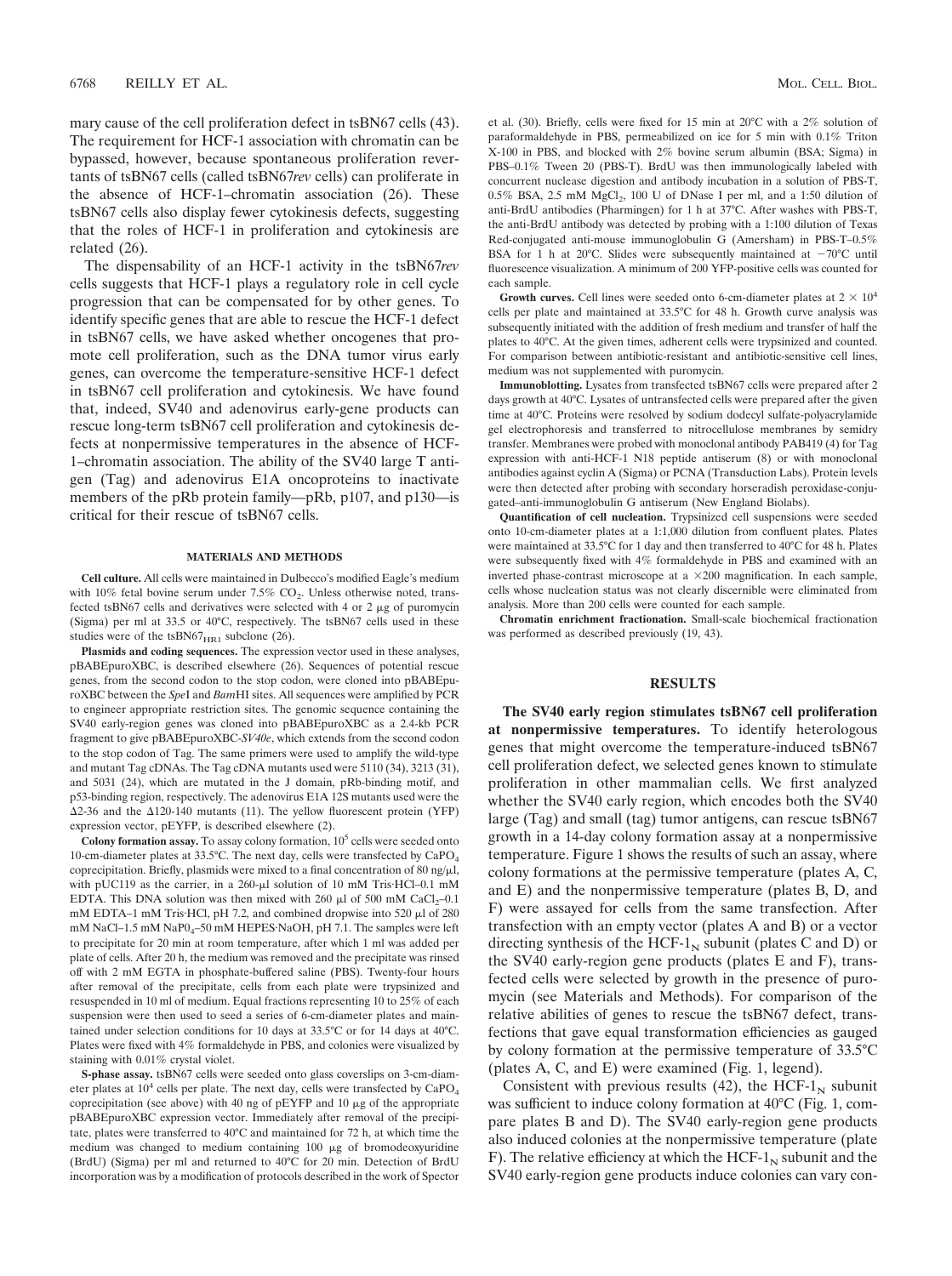

FIG. 1. Long-term suppression of tsBN67 cell proliferation arrest by SV40 early genes. Shown are the results of a colony formation assay of tsBN67 cells after transfection of 50 fmol (160 ng) of empty pBABEpuroXBC (plates A and B), 50 fmol (235 ng) of pBABEpuroXBCHCF-1<sub>N</sub> (plates C and D), or 200 fmol (950 ng) of pBABEpuro*SV40e* (plates E and F) and growth at either 33.5°C (plates A, C, and E) or 40°C (plates B, D, and F). Plates were fixed and stained with crystal violet.

siderably between experiments; in this experiment the relative level of rescue by the HCF- $1_N$  subunit was low. In contrast to the HCF- $1_N$  subunit-rescued colonies, SV40 early-region-rescued colonies are generally small, suggesting that the SV40 early region either cannot fully complement the growth arrest phenotype of tsBN67 cells or has deleterious effects on cell survival such as through induction of apoptosis, in addition to having a positive effect on cell proliferation. Nevertheless, the SV40 early-region suppression of the tsBN67 cell proliferation arrest demonstrates that the HCF-1 defect can be overcome in a long-term growth assay by a specific set of heterologous genes.

**SV40 large Tag is sufficient to rescue tsBN67 cell proliferation at the nonpermissive temperature.** The rescue of tsBN67 cell proliferation at the nonpermissive temperature by the SV40 early region may be due to the activity of SV40 Tag, tag, or both. Because SV40 Tag possesses many growth-promoting functions and is sufficient to transform the parental BHK-21 cells (3), we asked whether it alone is sufficient to rescue the tsBN67 cell proliferation defect in the colony formation assay, as shown in Fig. 2A (panels *a* to *f*). Stained plates of cells grown at either 33.5°C (panels *a* and *d*) or 40°C (panels *b* and *e*) are shown along with an image of a representative unstained colony from the boxed areas in the 40°C plates (panels *c* and *f*).

In this experiment, the empty vector control gave a greater degree of background cell growth than is shown in Fig. 1 (compare Fig. 1B and 2A, panel *b*). As revealed by the micrograph in panel *c*, however, the dispersed, large, and flattened morphology of the cells is typical of arrested tsBN67 cells at 40°C (26), indicating that the cells are indeed arrested but at a higher concentration than occurred in the experiment whose results are shown in Fig. 1.

Compared to the control transfection, Tag induced tsBN67 cell proliferation at the nonpermissive temperature (Fig. 2A; compare panels *b* and *e*). At 33.5°C, the empty vector control gave a higher number of colonies than transfection of the Tag expression vector (compare plates *a* and *d*). Therefore, any stimulation of tsBN67 colony formation by Tag was not due to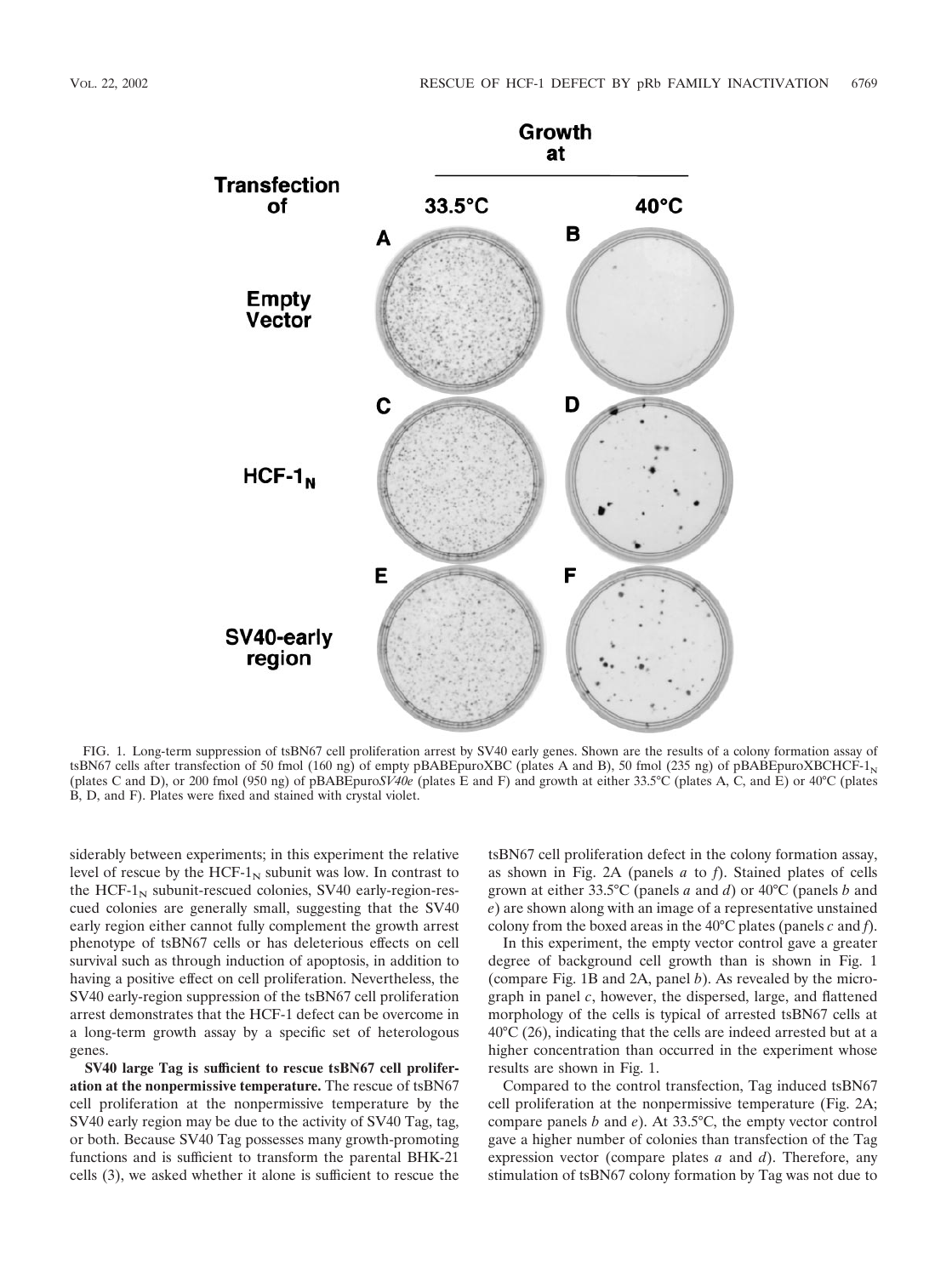

### B

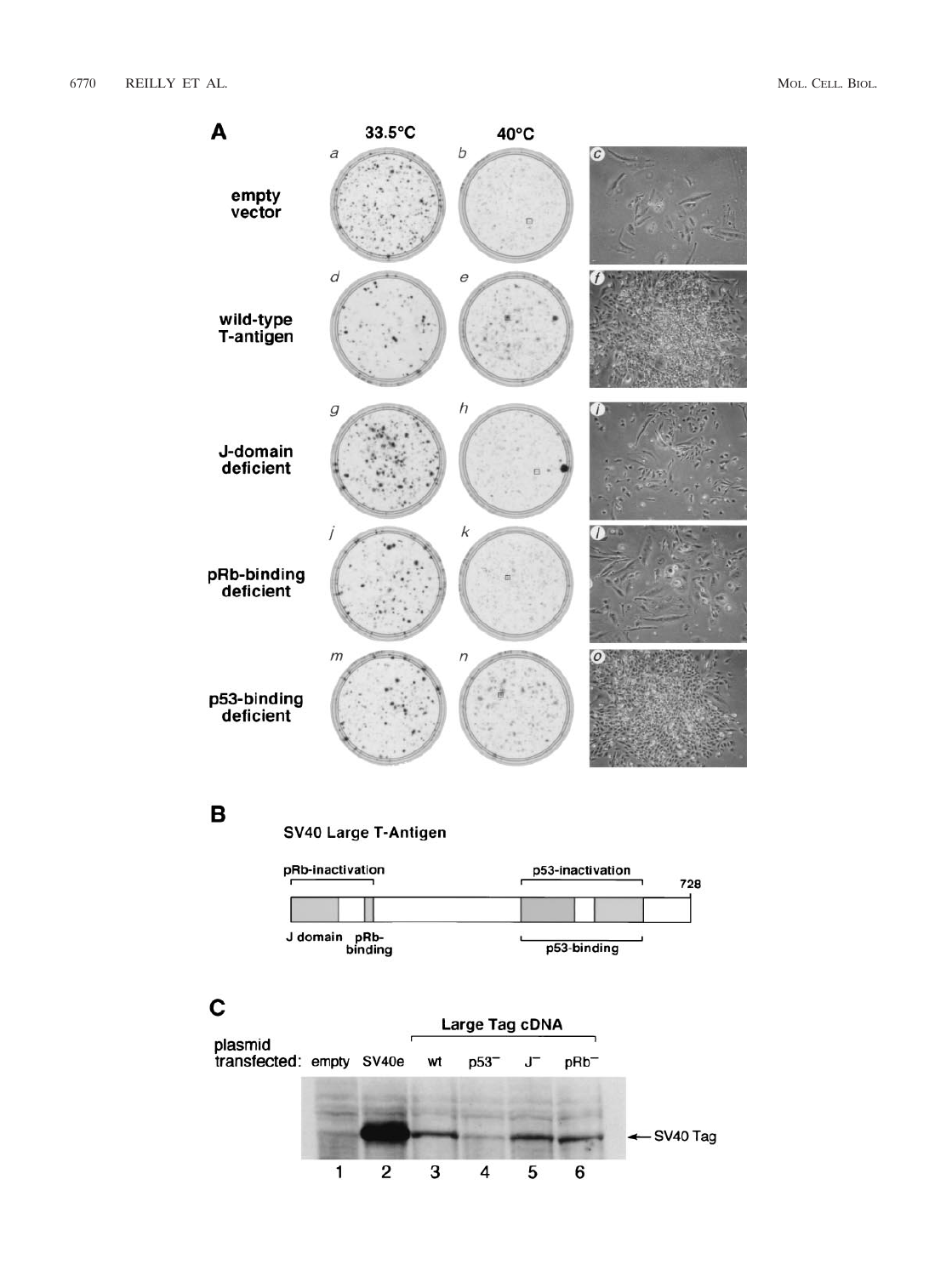a higher number of viable cells initially plated. Examination of the representative colony from the Tag expression vectortransfected cells shows that these cells are smaller and much more crowded than the arrested tsBN67 cells (compare panels *c* and *f*), consistent with induction of long-term tsBN67 cell proliferation at 40°C. Thus, a specific gene product, SV40 Tag, is sufficient to rescue the tsBN67 cell proliferation defect.

**The pRb-binding motif and J domain are important for Tag rescue of tsBN67 cell proliferation at the nonpermissive temperature.** SV40 Tag promotes cell proliferation by inactivating two important cell cycle regulators, the tumor suppressors pRb and p53. Figure 2B shows the regions of Tag involved in pRb and p53 inactivation. A major function of the pRb protein family members—pRb, p107, and p130—is to bind to the transcription factor E2F and repress transcription of S-phase-induced genes. Inactivation of the pRb family members by Tag involves the cooperation of two structurally defined regions, the LXCXE motif and the J domain, which inactivate pRb by a two-step mechanism. In the first step, direct binding of Tag to pRb through the LXCXE motif results in partial inactivation of pRb. In the second step, pRb inactivation is completed by the J domain, which activates Hsc70 to dissociate pRb from E2F (12, 33, 34).

To dissect the requirements of Tag for long-term tsBN67 cell proliferation rescue, we analyzed the activities of three mutant forms of Tag. To examine the role of pRb inactivation, we tested the single-amino-acid substitution D44N in the J domain, which abrogates the ability of Tag to bind to Hsc70 and to dissociate pRb from E2F but does not alter the pRb- or p53-binding activity of Tag (34), and the double-amino-acid LXCXE replacement E107K and E108K, which disrupts Tag binding to pRb but not p53 (31). To examine the contribution of p53 inactivation, we tested a clustered 3-amino-acid substitution, D402N, V404M, and V413M, which abrogates the ability of Tag to bind p53 (24). Figure 2C shows that, after transfection into tsBN67 cells and maintenance at 40°C for 2 days, the wild-type and mutant Tag proteins were synthesized faithfully, albeit at lower levels than with the SV40 early-region expression vector.

In the tsBN67 colony formation assay, the rescue of tsBN67 cell proliferation by the p53-binding-deficient mutant was similar to that of the wild-type Tag protein, both in the number and size of colonies induced at 40°C (Fig. 2A, compare panels *e* and *n*) as well as the nature of the colonies and their constituent cells (compare panels *f* and *o*). These results suggest that p53 binding and inactivation by Tag is dispensable for rescue of tsBN67 cell proliferation at nonpermissive temperatures. In contrast, the pRb-binding-deficient Tag mutant failed to induce any more robust colony formation than did the empty vector control (Fig. 2A, compare panels *b* and *k*) and these colonies contained cells with a dispersed, large, and flattened morphology similar to that of the temperature-arrested tsBN67 cells (compare panels *c* and *l*). The J domain mutant displayed an intermediate phenotype: compared to wild-type Tag, it was partially deficient in the rescue of tsBN67 colony formation (compare panels *e* and *h*), but unlike with the pRbbinding-deficient Tag mutant, the cells expressing the J domain mutant had the small size more characteristic of wild-type Tag-rescued tsBN67 cells (compare panels *c*, *f*, and *i*). This intermediate phenotype may reflect the possibility that the J domain Tag mutant binds to pRb but that it does not dissociate pRb from E2F (12). Together, these results indicate that inactivation of pRb family members is important for rescue of long-term tsBN67 cell proliferation at nonpermissive temperatures as measured by colony formation.

**Suppression of the tsBN67 S-phase defect by SV40 Tag.** The colony formation assay is a stringent assay for long-term cell proliferation that requires not only cell division but also subsequent cell survival and adhesion to the plate. For example, a heterologous gene could induce tsBN67 cells to proliferate (i.e., enter S phase) but at the same time induce apoptosis such that "proliferating" cells fail to survive. Because there is a paucity of S-phase cells in temperature-arrested tsBN67 cells (8, 26), we used a short-term assay for cells in S phase to directly measure support of cell cycle progression by wild-type and mutant Tag.

In this assay, we transfected the gene of interest along with a small amount of plasmid directing the synthesis of YFP as a transfection marker into tsBN67 cells. We then placed the transfected cells at 40°C for 3 days to induce tsBN67 cell proliferation arrest. At this time, the cells were pulse-labeled for 20 min with BrdU, and following fixation, cells in S phase were visualized by fluorescent BrdU immunostaining. Cells in S phase were quantified in the YFP-positive cell population to eliminate untransfected cells from the analysis.

Table 1 shows the results of three BrdU incorporation assays and the averages thereof, using the SV40 early region and wild-type and mutant forms of Tag. When the YFP-encoding gene was cotransfected with the empty vector, there was an average of 2.2% BrdU-positive S-phase cells. This percentage is similar to the percentage seen in untreated tsBN67 cells or in the untransfected, YFP-negative population in this same sample (data not shown), suggesting that there is no significant effect of successful transfection on the number of tsBN67 cells

FIG. 2. The pRb-binding motif and J domain are important for suppression of tsBN67 cell proliferation arrest by SV40 Tag. (A) Panels *a*, *b*, d, e, g, h, j, k, m, and n are stained plates after growth at 33.5°C (panels a, d, g, j, and m) or 40°C (panels b, e, h, k, and n) after transfection 18 g of the empty pBABEpuroXBC vector (panels *a* and *b*) or pBABEpuroXBC expressing wild-type Tag (panels *d* and *e*), J domain-deficient Tag (panels *g* and *h*), pRb-binding-deficient Tag (panels *j* and *k*), or p53-binding-deficient Tag (panels *m* and *n*). Panels *c*, *f*, *i*, *l*, and *o* show images of representative colonies arising from the transfected cells grown at 40°C and shown in panels *b*, *e*, *h*, *k*, and *n*, respectively (boxed). (B) Schematic representation of SV40 Tag displaying the approximate sizes and positions of the J domain, pRb-binding motif, and p53-binding region. The diagram was adapted from the work of Stubdal et al. (31). (C) Immunoblot analysis of mutant forms of Tag after transient expression in tsBN67 cells at the nonpermissive temperature. Lysates were prepared from tsBN67 cells after transfection with 20  $\mu$ g of the empty pBABEpuroXBC vector (lane 1), pBABEpuroXBCSV40e (lane 2), pBABEpuroXBC-Tag (wild type [wt]) (lane 3), p53-binding-deficient pBABEpuroXBC-Tag<sub>5031</sub> (lane 4), J domain-defective pBABEpuroXBC-Tag<sub>5110</sub> (lane 5), and pRb-binding-deficient pBABEpuroXBC-Tag<sub>3213</sub> (lane 6), after maintenance<br>at 40°C for 48 h. Extracts, normalized by determinations of the optical density at The results shown are representative of three independent transient-expression assays.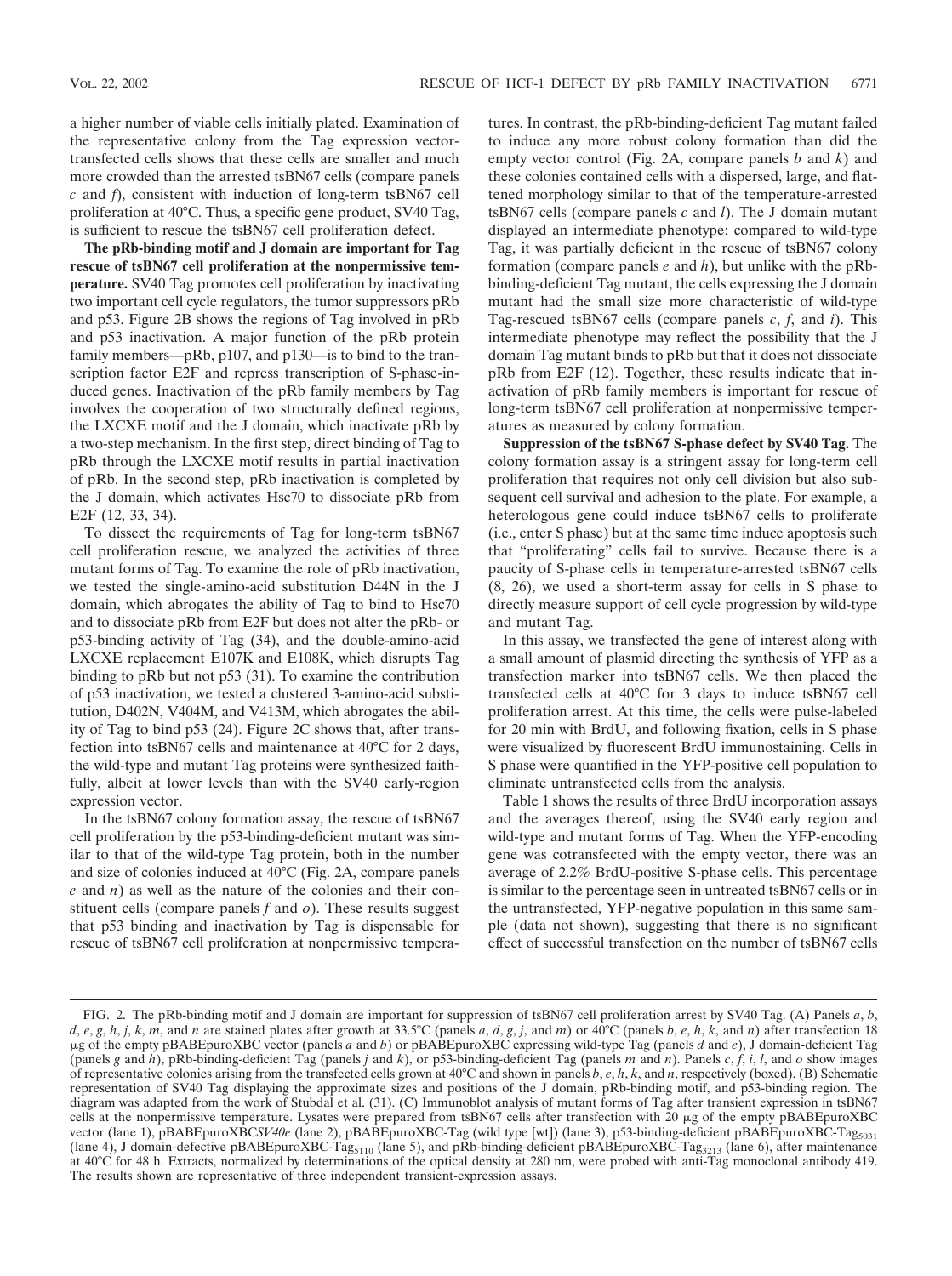TABLE 1. Transient suppression of the tsBN67 cell S-phase defect

|                                                                                                 | $\%$ of BrdU <sup>+</sup> cells <sup><i>a</i></sup> |                             |                             |                                                                     |
|-------------------------------------------------------------------------------------------------|-----------------------------------------------------|-----------------------------|-----------------------------|---------------------------------------------------------------------|
| Introduced gene                                                                                 | Expt 1                                              | Expt 2                      | Expt 3                      | $Avg \pm SD$                                                        |
| None                                                                                            | 1.5                                                 | 2.0                         | 3.0                         | $2.2 \pm 0.8$                                                       |
| $HCF-1N1011$                                                                                    | 19.0                                                | 26.5                        | 26.5                        | $24.0 \pm 4.3$                                                      |
| SV40 early region                                                                               | 13.5                                                | 27.0                        | 27.0                        | $22.5 + 7.8$                                                        |
| Large Tag:<br>Wild type<br>J domain deficient<br>pRb-binding deficient<br>p53-binding deficient | 22.0<br>14.5<br>1.5<br>9.5                          | 20.0<br>19.0<br>5.0<br>12.5 | 27.0<br>19.5<br>7.0<br>11.5 | $23.0 \pm 3.6$<br>$17.7 \pm 3.9$<br>$4.5 \pm 2.8$<br>$11.2 \pm 1.5$ |

*<sup>a</sup>* Percentage of YFP-positive cells that stained for BrdU incorporation as described in Materials and Methods. Two hundred YFP-positive cells were analyzed for each sample for each experiment.

incorporating BrdU. With transfection of the plasmid encoding the HCF- $1_N$  subunit, there was a large increase in BrdUpositive cells (24%). Remarkably, the SV40 early region (22.5%) and Tag alone (23%) rescued S phase to levels similar to those seen with the HCF- $1<sub>N</sub>$  subunit. These levels of S-phase cells approximate the percentage of S-phase cells in a proliferating tsBN67 cell population at the permissive temperature (26), indicating that, unlike during long-term colony formation, SV40 Tag can suppress the mutant HCF-1-induced tsBN67 S-phase defect at nonpermissive temperatures as well as the  $HCF-1<sub>N</sub>$  subunit. This result also indicates that Tag is at saturating levels in this assay because the plasmid encoding the SV40 early region expresses Tag at much higher levels than the plasmid encoding Tag alone (see Fig. 2C).

The analysis of the Tag mutants shows that the p53-bindingdeficient form of Tag, which induced colony formation to near wild-type levels, stimulated S phase effectively, albeit at an intermediate level compared to that of wild-type Tag (11 versus 23%). This twofold difference may be due to the lower levels of synthesis of this particular Tag mutant in transfected tsBN67 cells (Fig. 2C). Nevertheless, taken together, the shortterm S-phase and long-term colony formation assays demonstrate that p53 binding and inactivation by Tag are dispensable for maintenance of tsBN67 cell proliferation at nonpermissive temperatures.

Consistent with the colony formation assay, the pRb-binding-deficient Tag mutant was the most defective in the S-phase induction assay, yielding only an average twofold increase over background (4.5%). Thus, consistent with the inability to rescue tsBN67 colony formation at 40°C, mutation of the LXCXE motif in Tag severely attenuates its ability to rescue short-term tsBN67 cell proliferation at nonpermissive temperatures.

In contrast, the J domain Tag mutant displayed very different

activities in the colony formation and S-phase assays. Whereas this mutant gave an intermediate response in the colony formation assay (Fig. 2A), in the S-phase assay, it was very active, yielding an average of 18% S-phase-positive cells. Combined with the results of the pRb-binding-deficient Tag mutant, these results suggest that partial inactivation of pRb family members is sufficient for tsBN67 cells to enter S phase after 3 days at a nonpermissive temperature but that complete inactivation of pRb family members is required for long-term survival of proliferating tsBN67 cells at nonpermissive temperatures.

**pRb-binding forms of the adenovirus E1A protein can also suppress the tsBN67 cell proliferation defect at nonpermissive temperatures.** Since pRb inactivation is a common feature of DNA tumor viruses, we tested whether the adenovirus type 5 E1A 12S protein is also able to rescue tsBN67 cell proliferation arrest. To do so, we expressed the full-length wild-type E1A 12S protein as well as two well-characterized deletion mutants. Figure 3A shows a schematic representation of the E1A 12S protein denoting the regions deleted from the two mutants along with the proteins whose association with the E1A 12S protein are disrupted by each deletion.  $\Delta N$  removes E1A 12S amino acids 2 to 36 and is defective for binding the transcriptional coregulators p300, CBP, and the p400 complex (7, 11, 32), whereas  $\triangle$ CR2 removes E1A conserved region 2 (CR2), which spans amino acids 120 to 140, and is defective for binding to pRb family members (11).

As shown in Fig. 3B, in the same assay used to analyze the Tag mutants (Fig. 2A), at the nonpermissive temperature both wild-type E1A 12S and the  $\Delta N$  mutant form induced tsBN67 colony formation (compare plate *b* to plates *e* and *h*) as well as the small-cell morphology typical of rescued tsBN67 cells (compare panel *c* to panels *f* and *i*). Thus, these two forms of E1A 12S that possess the ability to associate with and inactivate pRb family members were able to suppress tsBN67 growth arrest in the long-term colony formation assay. Deletion of CR2, however, abrogated the ability of E1A 12S to induce colony formation (panel  $k$ ) and the small-cell morphology (panel *l*). Indeed, this mutant displayed a dominant effect on tsBN67 cell growth at the nonpermissive temperature, as illustrated by the decrease in the number of arrested cells and their unique morphology (compare panels *c* and *l*). Thus, activities of the  $\triangle$ CR2 mutant (e.g., p300, CBP, and p400 complex binding) may have deleterious effects on cells that lack HCF-1 activity. In any case, as with SV40 Tag, the ability of E1A 12S to rescue the tsBN67 cell proliferation defect correlates with its ability to inactivate pRb family members.

**Persistent and stable growth at the nonpermissive temperature of tsBN67 cells carrying the SV40 early region.** To further characterize the ability of the SV40 early region to rescue tsBN67 cell proliferation at a nonpermissive temperature,

FIG. 3. Suppression of tsBN67 cell proliferation arrest with pRb-binding forms of adenovirus type 5 E1A 12S. (A) Schematic representation of adenovirus E1A protein. The N-terminal region and CR2, necessary for binding to p300, CBP, and the p400 complex, and the pRb family members, respectively, are shown. The E1A regions missing in the  $\Delta N$  (residues 2 to 34) and  $\Delta CR2$  (residues 120 to 140) mutant proteins are schematically represented below. (B) Panels a, b, d, e, g, h, j, and k are stained plates after growth at 33.5°C (panels a, d, g, and j) or 40°C (panels  $b$ ,  $e$ ,  $h$ , and  $k$ ) after transfection with 18  $\mu$ g of the empty pBABEpuroXBC vector (panels *a* and *b*) or pBABEpuroXBC expressing full-length adenovirus E1A 12S (panels *d* and *e*),  $\Delta N$  E1A 12S (panels *g* and *h*), or  $\Delta CR2$  E1A 12S (panels *j* and *k*) protein. Panels *c*, *f*, *i*, and *l* show images of representative colonies arising from the transfected cells grown at 40°C and based in panels *b*, *e*, *h*, and *k*, respectively. Panels *a*, *b*, and *c* are identical to panels *a*, *b*, and *c* in Fig. 2A.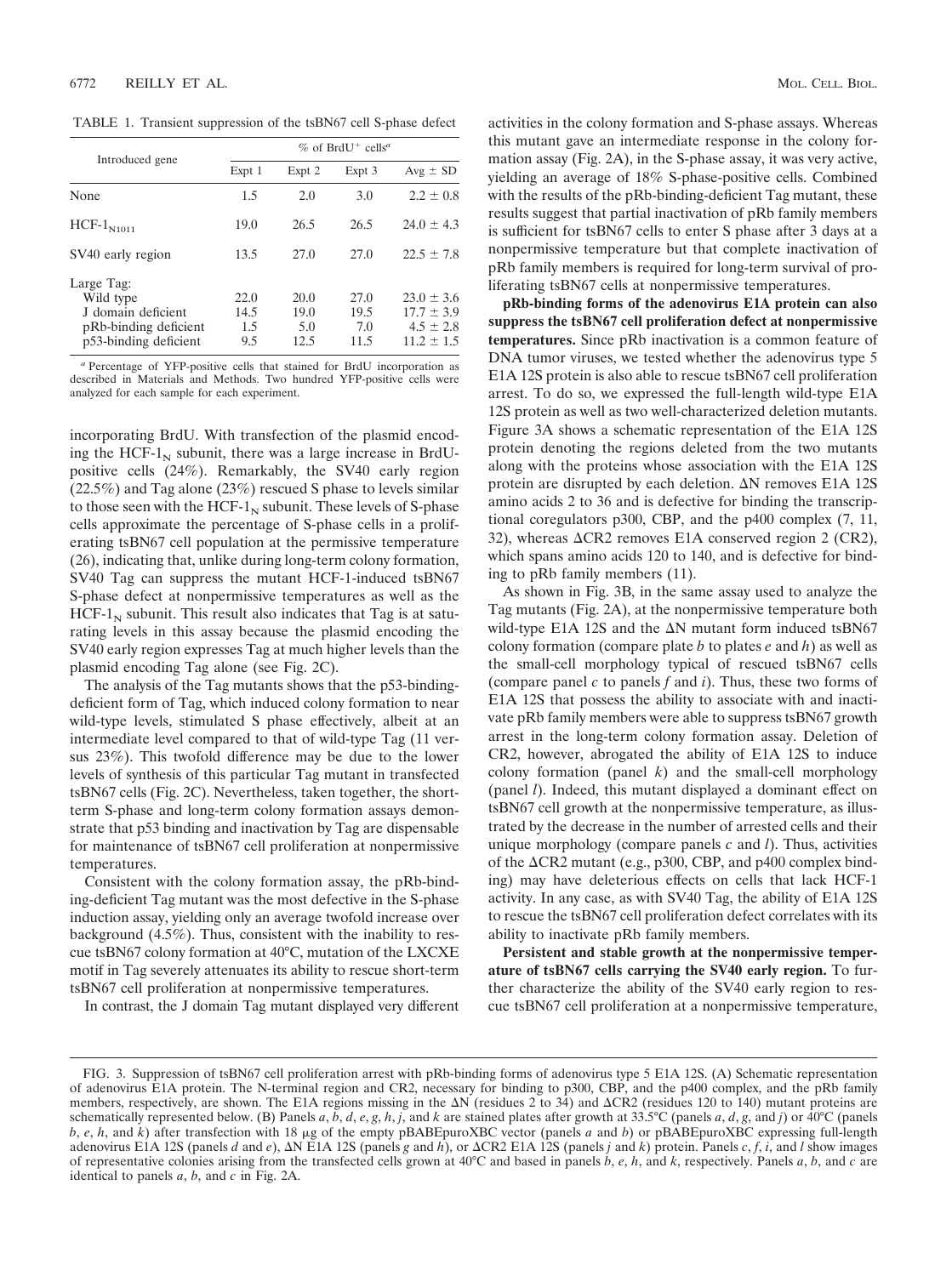A



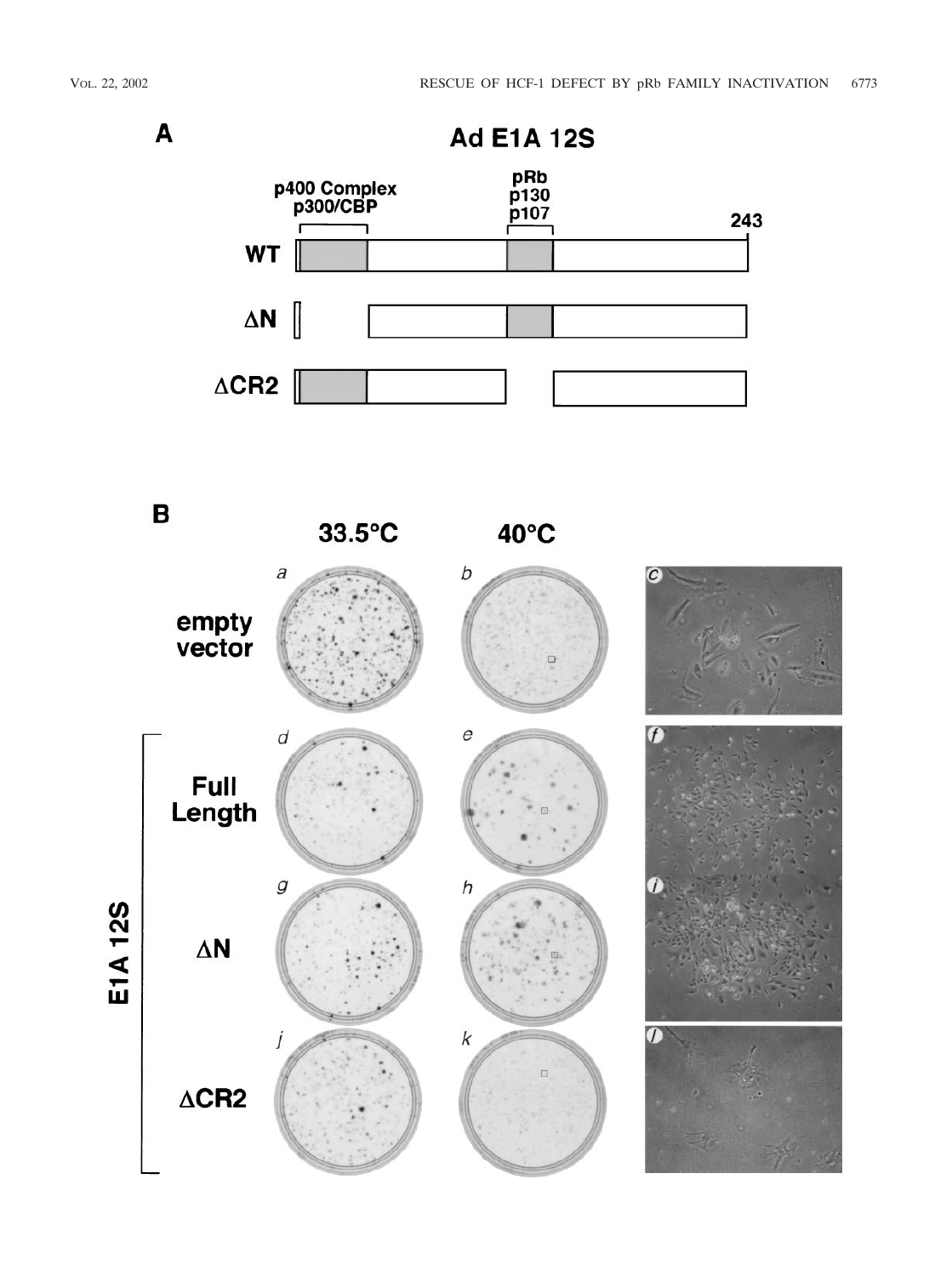

FIG. 4. Growth characteristics of rescued tsBN67 cell lines. Shown are growth curves of BHK-21, tsBN67, tsBN67<sub>*HCF-1N*</sub>, and tsBN67<sub>*SV40e*</sub> cells at 33.5°C (A) or 40°C (B) as indicated. Two plates were sampled for each point, and error bars represent 1 standard deviation from the mean.

we isolated an SV40 early-region-rescued tsBN67 cell line, tsBN67*SV40e*, which arose in a colony formation assay with the SV40 early-region construct. Additionally, we isolated an HCF-1<sub>N</sub> subunit-rescued tsBN67 cell line, tsBN67 $_{HCF-1N}$ , which similarly arose in a colony formation assay. The growth characteristics of these tsBN67 derivatives, alongside BHK-21 and tsBN67 cells, are shown in Fig. 4. Consistent with previous results, at 33.5°C (Fig. 4A) BHK-21 cells and tsBN67 cells have similar growth rates  $(8, 22)$ . The tsBN67<sub>*HCF-1N*</sub> cells also display wild-type BHK-21 growth characteristics, indicating that synthesis of the HCF- $1<sub>N</sub>$  subunit alone does not have a deleterious effect on cell growth at permissive temperatures. The tsBN67*SV40e* cells grew at normal rates during the first 24 h of the analysis but, for unknown reasons, they grew reproducibly more slowly thereafter owing to a decrease in growth rate between 24 and 48 h of this growth curve.

At 40°C (Fig. 4B), the tsBN67 cells displayed the characteristic tsBN67 cell proliferation arrest (8, 22, 26, 43). For 24 h, they grew identically to BHK-21 cells, after which the growth rate of these cells slowed dramatically until there was a nearcomplete cell proliferation arrest by 60 h. In contrast, both the BHK-21 and tsBN67 $_{HCF-1N}$  cells proliferated similarly throughout the 72-h time course. The tsBN67*SV40e* cells also proliferated throughout the 72-h time course, although consistently at a rate lower than that of the BHK-21 cells or, indeed, of the tsBN67 cells during the first 24 h of the time course. Importantly, in contrast to the tsBN67*rev* cells described previously (26), the growth rate of the tsBN67*SV40e* cells did not change at the time at which the tsBN67 phenotype is initially manifest, i.e., after 24 to 48 h at 40°C, indicating that the SV40 early region can fully complement the short-term tsBN67

HCF-1 defect in tsBN67 cells. There was a decrease in growth rate after 60 h, but this decrease was not unique to the tsBN67*SV40e* cells and is probably because the cells were not refed during the course of the experiment. Thus, the tsBN67*SV40e* cell line displays a growth pattern similar to that of the BHK-21 or tsBN67*HCF-1N* cell line, albeit with slower kinetics. The reason for the slower proliferation (e.g., slower doubling time or increased apoptosis) of tsBN67*SV40e* cells is not known.

**Rescue of E2F-responsive gene expression in the SV40 earlyregion-rescued tsBN67 cells.** The tsBN67 arrest phenotype is characterized by reduced protein levels of E2F-responsive genes, including cyclin A, PCNA, and CDK2 (5, 14, 26). We, therefore, examined whether the tsBN67*SV40e* cells demonstrate a rescue of E2F-responsive gene expression consistent with the inactivation of pRb family members. By immunoblot analysis, the results of which are displayed in Fig. 5, we found that the tsBN67*SV40e* cells had higher levels of cyclin A and PCNA (lane 6) after growth at the nonpermissive temperature than the original tsBN67 cells (lane 4) grown at the nonpermissive temperature. Similar results were obtained for CDK2 (data not shown). These results are consistent with the activation of E2F-responsive promoters in the tsBN67<sub>SV40e</sub> cells.

**The SV40 early region can rescue the temperature-sensitive tsBN67 cytokinesis defect.** In temperature-arrested tsBN67 cells, loss of HCF-1 function also causes an increase from about 5 to 20% of the cells containing two or more nuclei. To examine whether the SV40 early region can rescue this tsBN67 cytokinesis defect, we examined the number of cells with two or more nuclei arising in populations of BHK-21, tsBN67, and tsBN67*SV40e* cells maintained at 33.5°C or 40°C for 48 h. The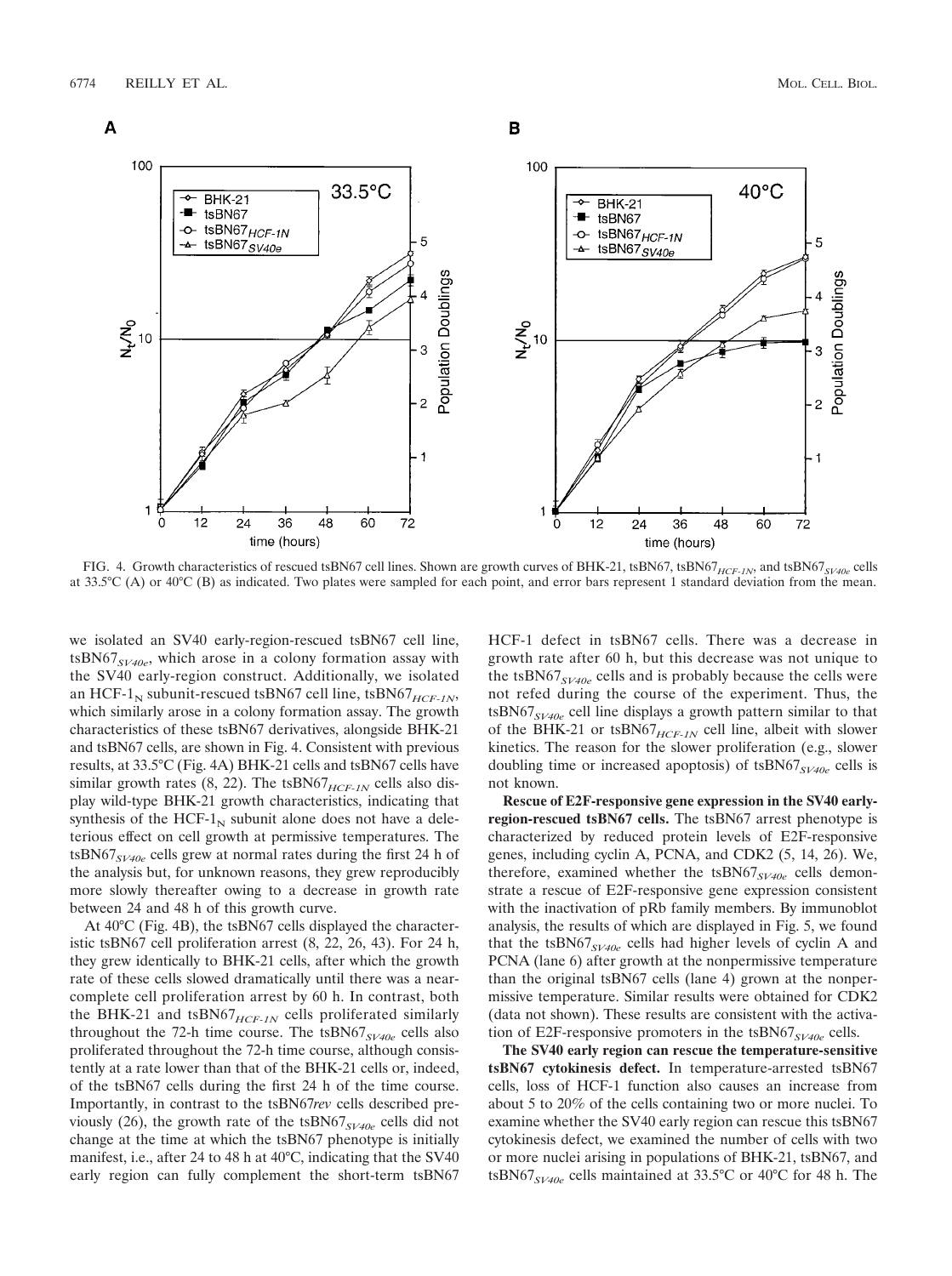

FIG. 5. Rescue of tsBN67 cyclin A and PCNA levels by the SV40 early region. Shown is an immunoblot for cyclin A and PCNA of extracts from BHK-21 (lanes 1 and 2), tsBN67 (lanes 3 and 4), and tsBN67*SV40e* (lanes 5 and 6) cells maintained at either 33.5°C (lanes 1, 3, and  $\overline{5}$ ) or for 72 h (cyclin A samples) or 190 h (PCNA samples) at 40°C (lanes 2, 4, and 6). The asterisk denotes a cross-reactive band, which acts as a loading control.

results of such an experiment are shown in Fig. 6. As shown previously (26), BHK-21 cells display similar percentages of multinucleated cells at  $33.5^{\circ}$ C (4.3%) and  $40^{\circ}$ C (5.3%) whereas tsBN67 cells display a temperature-sensitive increase in the number of multinucleated—predominantly binucleated—cells, from 3.4% at 33.5°C to 19% at 40°C. In contrast, tsBN67*SV40e* cells, like BHK-21 cells, had only a slight increase (from 4.3 to



FIG. 6. The SV40 early region can rescue the temperature-sensitive tsBN67 cytokinesis defect. Cells with two or more nuclei were quantitated as described in Materials and Methods. Plates were maintained at 33.5°C or 40°C for 48 h prior to fixation. Columns represent average percentages of cells with two or more nuclei. Error bars denote 1 standard deviation from the mean.



FIG. 7. Retention of the temperature-sensitive HCF-1–chromatin association defect in SV40-rescued tsBN67 cells. Shown is an immunoblot for HCF- $1_N$  subunit fractionation as described previously (19, 43) from tsBN67 (lanes 1 to 4), tsBN67*SV40e* (lanes 5 to 8), and BHK-21 (lanes 9 to 12) cells after maintenance at 33.5°C (lanes 1, 2, 5, 6, 9, and 10) or 40°C (lanes 3, 4, 7, 8, 11, and 12) for 36 h. S2 and P3 represent enrichment of cytosol and chromatin fractions, respectively.

6.0%) in the number of multinucleated cells after incubation at 40°C. These results indicate that expression of the SV40 early region in tsBN67 cells, in addition to rescuing the cell proliferation defect, can also rescue the temperature-induced cytokinesis defect in these cells.

The SV40 early region bypasses the requirement for  $HCF-1_N$ **subunit chromatin association in tsBN67 cells.** In stimulating tsBN67 cell proliferation at nonpermissive temperatures, the SV40 and adenovirus oncoproteins may be suppressing the HCF-1 defect either by (i) activating an HCF-1 function that is lost in the tsBN67 cells or (ii) bypassing the requirement for this function. Because HCF-1–chromatin association likely represents an essential HCF-1 function in tsBN67 cell proliferation, we asked whether HCF-1 is associated with chromatin in tsBN67*SV40e* cells proliferating at the nonpermissive temperature. For this analysis, cells were fractionated as described previously (19, 43) into two fractions—a soluble largely cytosolic fraction called S2 and a chromatin-enriched fraction called P3—and analyzed by immunoblot analysis (43).

The results of such an experiment are shown in Fig. 7. As described previously, the wild-type  $HCF-1<sub>N</sub>$  subunits in BHK-21 cells are largely found in the chromatin-enriched P3 fraction at both 33.5°C (Fig. 7, lanes 1 and 2) and after 36 h at  $40^{\circ}$ C (lanes 3 and 4) whereas the mutant HCF-1<sub>N</sub> subunits in tsBN67 cells are associated with chromatin only at 33.5°C (lanes 5 to 8). Consistent with the hypothesis that HCF-1– chromatin association is important for tsBN67 cell proliferation and with the chromatin association of the HCF- $1_N$  subunit in HeLa cells proliferating at 37°C (43), in human HCF- $1<sub>N</sub>$ -subunit-rescued tsBN67 cells proliferating at 40°C, the  $HCF-1<sub>N</sub>$  subunit was found in the chromatin-enriched P3 fraction (data not shown). In contrast, fractionation of the tsBN67*SV40e* cells showed that, similar to what occurs in tsBN67 cells, the presence of the endogenous  $HCF-1_N$  subunits in the chromatin-enriched P3 fraction was temperature sensitive (compare lanes 9 to 12) and the protein was predominantly in the soluble cytosolic fraction when the cells were grown at 40°C for 36 h (compare lanes 11, and 12). The retention of this HCF-1<sub>N</sub> subunit defect in tsBN67<sub>SV40e</sub> cells proliferating at the nonpermissive temperature indicates that the SV40 early region can bypass the chromatin association requirement for the  $HCF-1_N$  subunit.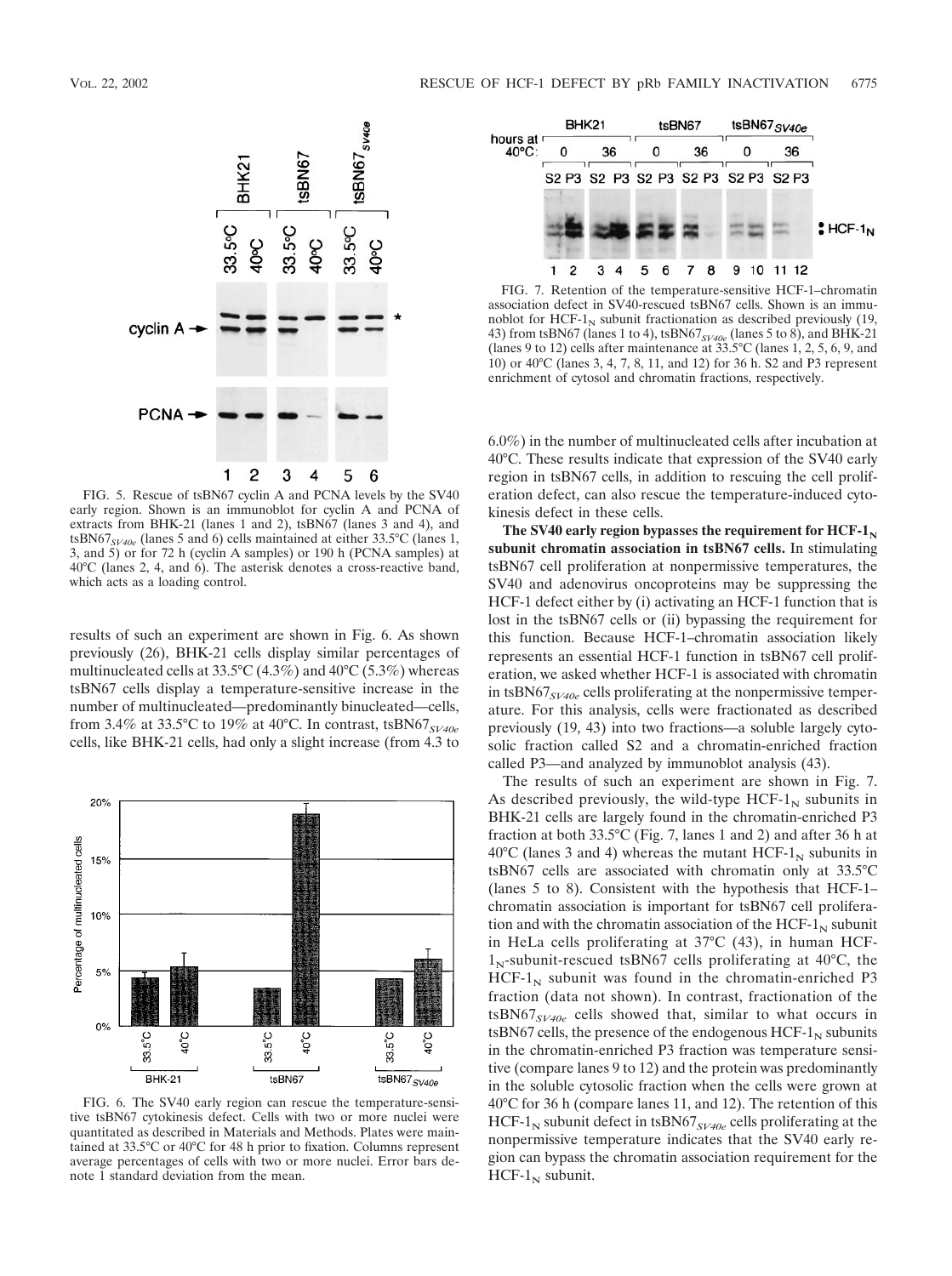#### **DISCUSSION**

In the studies described above, we demonstrate that products of DNA tumor virus oncogenes, namely SV40 Tag and adenovirus E1A, are able to rescue tsBN67 cell proliferation and inhibit tsBN67-specific cytokinesis defects at a nonpermissive temperature. Further, we demonstrate that this ability correlates closely with the ability of these proteins to inactivate the pRb family of proteins in both long-term colony formation assays and, for Tag, short-term S-phase assays. Importantly, tsBN67 cells rescued by the SV40 early genes do not reacquire HCF-1–chromatin-binding activity at nonpermissive temperatures, suggesting that Tag bypasses the HCF-1 requirement for tsBN67 cell proliferation and proper cytokinesis.

Heterologous rescue of a thermosensitive mammalian cell line has been previously demonstrated by Sekiguchi et al. (28). They showed that certain genes, including the DNA tumor virus oncogenes E7 and Tag, which function to inactivate pRb family members, are able rescue the TAF1 (previously referred to as  $TAF_{II}250$ ) defect in tsBN462 cell proliferation. In contrast to the study described here, however, the molecular basis of that rescue, whether through bypass or activation of the mutant TAF1, was not clarified. The combined results of suppression of temperature-sensitive cell proliferation defects in tsBN67 and tsBN462 by pRb-inactivating oncogenes suggest that inactivation of pRb family members may be a common way to rescue temperature-sensitive mammalian-cell proliferation arrest mutations.

**HCF-1 provides a regulatory activity for mammalian-cell proliferation and cytokinesis.** In this study, we used colony formation and the maintenance of S-phase cells to assay for the ability of genes to suppress the HCF-1 defect in tsBN67 cells. The use of the 14-day colony formation assay has a limitation in that different aspects of cell growth other than cell proliferation, such as cell adhesion or cell motility, may disrupt the physical formation of colonies. Further, the colony formation assay is more sensitive to deleterious effects of introduced genes such as induction of apoptosis, which is a common effect of proliferation-inducing genes (6, 18, 44). The short-term Sphase assay avoided this problem, although it does not measure cell proliferation per se over extended periods. The combined results of these two assays show that the pRb-binding properties of SV40 Tag can promote tsBN67 cell cycle progression and long-term cell proliferation at nonpermissive temperatures.

The role of HCF-1 in cell proliferation has been enigmatic. The viral early proteins used in this study remodel the host cell by altering cell regulation, i.e., by changing gene expression and redirecting cellular resources and not by providing any known metabolic activities. The observation that such regulatory proteins can bypass HCF-1 function supports a model whereby HCF-1 performs a regulatory role in mammalian-cell proliferation.

**HCF-1 may function through the pRb family to promote cell proliferation and proper cytokinesis.** The ability of SV40 Tag and adenovirus E1A to suppress the tsBN67 cell proliferation defect correlates with their ability to inactivate the pRb family. In both cases, disruption of the common LXCXE pRb-familymember-binding motif, in Tag (Fig. 2) and E1A (Fig. 3), abrogates the ability of these proteins to rescue tsBN67 cell proliferation. Thus, binding to pRb family members may be essential for these proteins to rescue tsBN67 cell proliferation.

Furthermore, an inactivation of the Hsp70 activation function of the Tag J domain, which is required for the complete inactivation of pRb family members by Tag (12, 33, 34), inhibits rescue of tsBN67 cell proliferation at nonpermissive temperatures. It is not clear why this mutation shows stronger specific defects in colony formation than in maintenance of a proliferative-cell morphology (Fig. 2) or S phase (Table 1) in tsBN67 cells at nonpermissive temperatures. Possibly J domain activation of Hsc70 family chaperone activity is beneficial to cell survival at elevated temperatures. Alternatively, binding of the J domain mutant Tag to pRb family members through the intact LXCXE motif may block complete repression of E2F target genes by histone deacetylases and histone methyl transferases (17, 21) but not completely activate the E2F transcription factors by failing to dissociate the pRb family members from the E2F transcriptional activation domain (12, 33). This circumstance might bring about short-term maintenance of S phase without inducing long-term viability or colony formation. Consistent with this hypothesis, the J domain is dispensable for Tag to induce anchorage-independent growth but is required to induce anchorage-dependent growth at a high density or in a low concentration of serum (35).

Although we have not defined the minimum Tag requirements for tsBN67 rescue, the dramatic loss of activity with the pRb-binding-deficient form of Tag and the efficiency at which the E1A  $\Delta N$  mutation rescues cell proliferation suggest that pRb family inactivation may be the sole requirement for the bypass of HCF-1 dysfunction in tsBN67 cells. Consistent with the suggestion that tsBN67 cells arrest proliferation because the pRb family of proteins is inappropriately activated, in tsBN67 cells maintained at nonpermissive temperatures, pRb is present at normal levels but there is a reduction in phosphorylation (26), suggesting either reduced phosphorylation of pRb or enhanced dephosphorylation of pRb in these cells. Cellular phosphorylation of the pRb family is controlled by complex mechanisms, which integrate both positive and negative regulatory signals to signal appropriate cell proliferation (25, 29, 37). Thus, it is likely that HCF-1 functions in a regulatory pathway that influences the levels of pRb family protein phosphorylation.

**pRb family inactivation leads to coincident suppression of cell proliferation and cytokinesis defects in tsBN67 cells at nonpermissive temperatures.** A coincident partial suppression of cell proliferation and cytokinesis defects has previously been noted in spontaneously revertant tsBN67*rev* cells, in which multiple uncharacterized genetic or epigenetic changes may bypass HCF-1 function (26). The coincident suppression of both the cell proliferation and cytokinesis defects in the tsBN67*SV40e* cell line indicates that a single genetic event and likely a single activity, namely, inactivation of the pRb family, can bypass the requirement for HCF-1 in both cell proliferation and execution of faithful mitosis. Thus, the role of HCF-1 in cell proliferation is intimately connected to its role in a cell's exit from mitosis.

Because mitosis is marked by a rapid and regulated dephosphorylation of pRb (27, 35) and because of the important role of the pRb family in  $G_0/G_1$  control (37), it is likely that timely activation of pRb is critical in the M-to- $G_0/G_1$  transition. Pre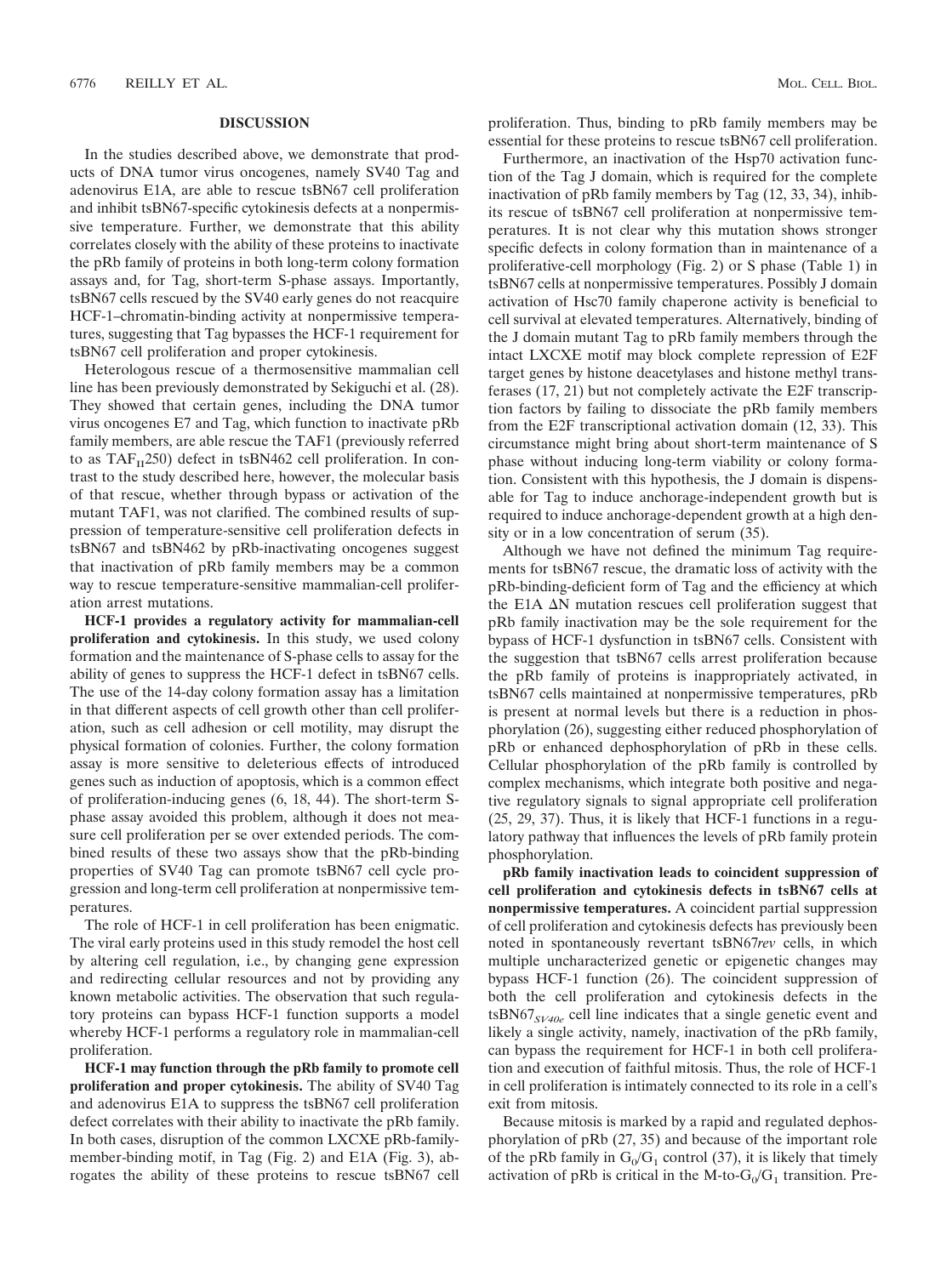cocious pRb family activation, caused by loss of HCF-1 function in tsBN67 cells, may explain the cytokinesis defect as well as the arrest of the majority of tsBN67 cells in the  $G_0/G_1$  phase of the cell cycle. Consistent with a role for HCF-1 in pRb dephosphorylation, HCF-1 has been shown to associate with the catalytic subunit of protein phosphatase 1 (PP1) (1), which is responsible for pRb dephosphorylation (35). Indeed, Ajuh et al. (1) showed that HCF-1 inhibits the ability of PP1 to dephosphorylate a target protein—phosphorylase *a*. Although this substrate is unrelated to pRb, these connections suggest at least one means by which HCF-1 may regulate pRb phosphophorylation levels. Through constitutive inactivation of pRb, SV40 Tag and adenovirus E1A may bypass inappropriate activation of pRb during mitosis and thus allow appropriate mitosis and cell proliferation to proceed. Whichever the mechanism, the results described here are consistent with an active role of the pRb family of proteins during mitosis, particularly cytokinesis.

The particular means by which HCF-1 functions to regulate pRb phosphorylation, cell proliferation, and cytokinesis remains to be identified. The requirement for HCF-1 function, however, in mitosis and cell proliferation can be bypassed by viral oncogenes that inactivate the pRb family. This suppression by regulatory proteins supports a model in which HCF-1 is a regulatory molecule in mammalian-cell division and proliferation.

#### **ACKNOWLEDGMENTS**

We thank Takeharu Nishimoto for providing the tsBN67 cell line; Eric Julien for his help with the tsBN67<sub>*SV40e*</sub> nucleation experiment; Paula Sacco-Bubulya, Andrew Samuelson, and James Pipas for providing plasmids; Richard Freiman, J. Peter Gergen, Patrick Hearing, Nouria Hernandez, Scott Lowe, Ute Moll, and William Tansey for helpful discussions; Deborah Aufiero, Martha Daddario, and Regina Whitaker for technical support; Eric Julien and Nouria Hernandez for critical readings of the manuscript; and Bruce Stillman for encouragement and support.

These studies were supported by PHS grants GM54598 and CA13106.

#### **REFERENCES**

- 1. **Ajuh, P. M., G. J. Browne, N. A. Hawkes, P. T. Cohen, S. G. Roberts, and A. I. Lamond.** 2000. Association of a protein phosphatase 1 activity with the human factor C1 (HCF) complex. Nucleic Acids Res. **28:**678–686.
- 2. **Baumann, C. T., C. S. Lim, and G. L. Hager.** 1998. Simultaneous visualization of the yellow and green forms of the green fluorescent protein in living cells. J. Histochem. Cytochem. **46:**1073–1076.
- 3. **Chang, L. S., M. M. Pater, N. I. Hutchinson, and G. di Mayorca.** 1984. Transformation by purified early genes of simian virus 40. Virology **133:**341– 353.
- 4. **Crawford, L., K. Leppard, D. Lane, and E. Harlow.** 1982. Cellular proteins reactive with monoclonal antibodies directed against simian virus 40 Tantigen. J. Virol. **42:**612–620.
- 5. **DeGregori, J., T. Kowalik., and J. R. Nevins.** 1995. Cellular targets for activation by the E2F1 transcription factor include DNA synthesis- and G1/S-regulatory genes. Mol. Cell. Biol. **15:**4215–4224.
- 6. **DeGregori, J., G. Leone, A. Miron, L. Jakoi, and J. R. Nevins.** 1997. Distinct roles for E2F proteins in cell growth control and apoptosis. Proc. Natl. Acad. Sci. USA **94:**7245–7250.
- 7. **Fuchs, M., J. Gerber, R. Drapkin, S. Sif, T. Ikura, V. Ogryzko, W. S. Lane, Y. Nakatani, and D. M. Livingston.** 2001. The p400 complex is an essential E1A transformation target. Cell **106:**297–307.
- 8. **Goto, H., S. Motomura, A. C. Wilson, R. N. Freiman, Y. Nakabekku, K. Fukushima, M. Fujishima, W. Herr, and T. Nishimoto.** 1997. A single-point mutation in HCF causes temperature-sensitive cell-cycle arrest and disrupts VP16 function. Genes Dev. **11:**726–737.
- 9. **Herr, W.** 1998. The herpes simplex virus VP16-induced complex: mechanisms of combinatorial transcriptional regulation. Cold Spring Harbor Symp. Quant. Biol. **63:**599–607.
- 10. **Hughes, T. A., S. La Boissiere, and P. O'Hare.** 1999. Analysis of functional domains of the host cell factor involved in VP16 complex formation. J. Biol. Chem. **274:**16437–16443.
- 11. **Kannabiran, C., G. F. Morris, C. Labrie, and M. B. Mathews.** 1993. The adenovirus E1A 12S product displays functional redundancy in activating the human proliferating cell nuclear antigen promoter. J. Virol. **67:**507–515.
- 12. **Kim, H. Y., B. Y. Ahn, and Y. Cho.** 2001. Structural basis for the inactivation of retinoblastoma tumor suppressor by SV40 large T antigen. EMBO J. **20:**295–304.
- 13. **Knipe, D. M.** 1989. The role of viral and cellular nuclear proteins in herpes simplex virus replication. Adv. Virus Res. **37:**85–123.
- 14. **Knudsen, K. E., A. F. Fribourg, M. W. Strobeck, J.-M. Blanchard, and E. S. Knudsen.** 1999. Cyclin A is a functional target of retinoblastoma tumor suppressor protein-mediated cell cycle arrest. J. Biol. Chem. **274:**27632– 27641.
- 15. **Kristie, T. M., J. L. Pomerantz, T. C. Twomey, S. A. Parent, and P. A. Sharp.** 1995. The cellular C1 factor of the herpes simplex virus enhancer complex is a family of polypeptides. J. Biol. Chem. **270:**4387–4394.
- 16. **LaBoissiere, S., S. Walker, and P. O'Hare.** 1997. Concerted activity of host cell factor subregions in promoting stable VP16 complex assembly and preventing interference by the acidic activation domain. Mol. Cell. Biol. **17:** 7108–7118.
- 17. **Lai, A., B. K. Kennedy, D. A. Barbie, N. R. Bertos, X. J. Yang, M. C. Theberge, S. C. Tsai, E. Seto, Y. Zhang, A. Kuzmichev, W. S. Lane, D. Reinberg, E. Harlow, and P. E. Branton.** 2001. RBP1 recruits the mSIN3 histone deacetylase complex to the pocket of retinoblastoma tumor suppressor family proteins found in limited discrete regions of the nucleus at growth arrest. Mol. Cell. Biol. **21:**2918–2932.
- 18. **Leone, G., R. Sears, E. Huang, R. Rempel, F. Nuckolls, C. H. Park, P. Giangrande, L. Wu, H. I. Saavedra, S. J. Field, M. A. Thompson, H. Yang, Y. Fujiwara, M. E. Greenberg, S. Orkin, C. Smith, and J. R. Nevins.** 2001. Myc requires distinct E2F activities to induce S phase and apoptosis. Mol. Cell **8:**105–113.
- 19. **Mendez, J., and B. Stillman.** 2000. Chromatin association of human origin recognition complex, cdc6, and minichromosome maintenance protein during the cell cycle: assembly of prereplication complexes in late mitosis. Mol. Cell. Biol. **20:**8602–8612.
- 20. **Moran, E.** 1993. DNA tumor virus transforming proteins and the cell cycle. Curr. Opin. Genet. Dev. **3:**63–70.
- 21. **Nielsen, S. J., R. Schneider, U. M. Bauer, A. J. Bannister, A. Morrison, D. O'Carroll, R. Firestein, M. Cleary, T. Jenuwein, R. E. Herrera, and T. Kouzarides.** 2001. Rb targets histone H3 methylation and HP1 to promoters. Nature **412:**561–565.
- 22. **Nishimoto, T., and C. Basilico.** 1978. Analysis of a method for selecting temperature-sensitive mutants of BHK cells. Somatic Cell Genet. **4:**323–340.
- 23. **O'Hare, P.** 1993. The virion transactivator of herpes simplex virus. Semin. Virol. **4:**145–155.
- 24. **Peden, K. W., A. Srinivasan, J. V. Vartikar, and J. M. Pipas.** 1998. Effects of mutations within the SV40 large T antigen ATPase/p53 binding domain on viral replication and transformation. Virus Genes **16:**153–165.
- 25. **Ravitz, M. J., and C. E. Wenner.** 1997. Cyclin-dependent kinase regulation during G1 phase and cell cycle regulation by TGF-beta. Adv. Cancer Res. **71:**165–207.
- 26. **Reilly, P. T., and W. Herr.** 2002. Spontaneous reversion of tsBN67-cell proliferation and cytokinesis defects in the absence of HCF-1 function. Exp. Cell Res. **277:**119–130.
- 27. **Rubin, E., S. Mittnacht, E. Villa-Moruzzi, and J. W. Ludlow.** 2001. Sitespecific and temporally-regulated retinoblastoma protein dephosphorylation by protein phosphatase type 1. Oncogene **20:**3776–3785.
- 28. **Sekiguchi, T., T. Nishimoto, and T. Hunter.** 1999. Overexpression of D-type cyclins, E2F-1, SV40 large T antigen and HPV16 E7 rescue cell cycle arrest of tsBN462 cells caused by the CCG1/TAF(II)250 mutation. Oncogene **18:** 1797–1806.
- 29. **Sherr, C. J., and J. M. Roberts.** 1999. CDK inhibitors: positive and negative regulators of G1-phase progression. Genes Dev. **13:**1501–1512.
- 30. **Spector, D. L., R. D. Goldman, and L. A. Leinwald.** 1998. Cells: a laboratory manual. Cold Spring Harbor Press, Cold Spring Harbor, N.Y.
- 31. **Srinivasan, A., A. J. McClellan, J. Vartikar, I. Marks, P. Cantalupo, Y. Li, P. Whyte, K. Rundell, J. L. Brodsky, and J. M. Pipas.** 1997. The aminoterminal transforming region of simian virus 40 large T and small t antigens functions as a J domain. Mol. Cell. Biol. **17:**4761–4773.
- 32. **Stein, R. W., M. Corrigan, P. Yaciuk, J. Whelan, and E. Moran.** 1990. Analysis of E1A-mediated growth regulation functions: binding of the 300 kilodalton cellular product correlates with E1A enhancer repression function and DNA synthesis-inducing activity. J. Virol. **64:**4421–4427.
- 33. **Stubdal, H., J. Zalvide, K. S. Campbell, C. Schweitzer, T. M. Roberts, and J. A. DeCaprio.** 1997. Inactivation of pRB-related proteins p130 and p107 mediated by the J domain of simian virus 40 large T antigen. Mol. Cell. Biol. **17:**4979–4990.
- 34. **Sullivan, C. S., P. Cantalupo, and J. M. Pipas.** 2000. The molecular chaperone activity of simian virus 40 large T antigen is required to disrupt